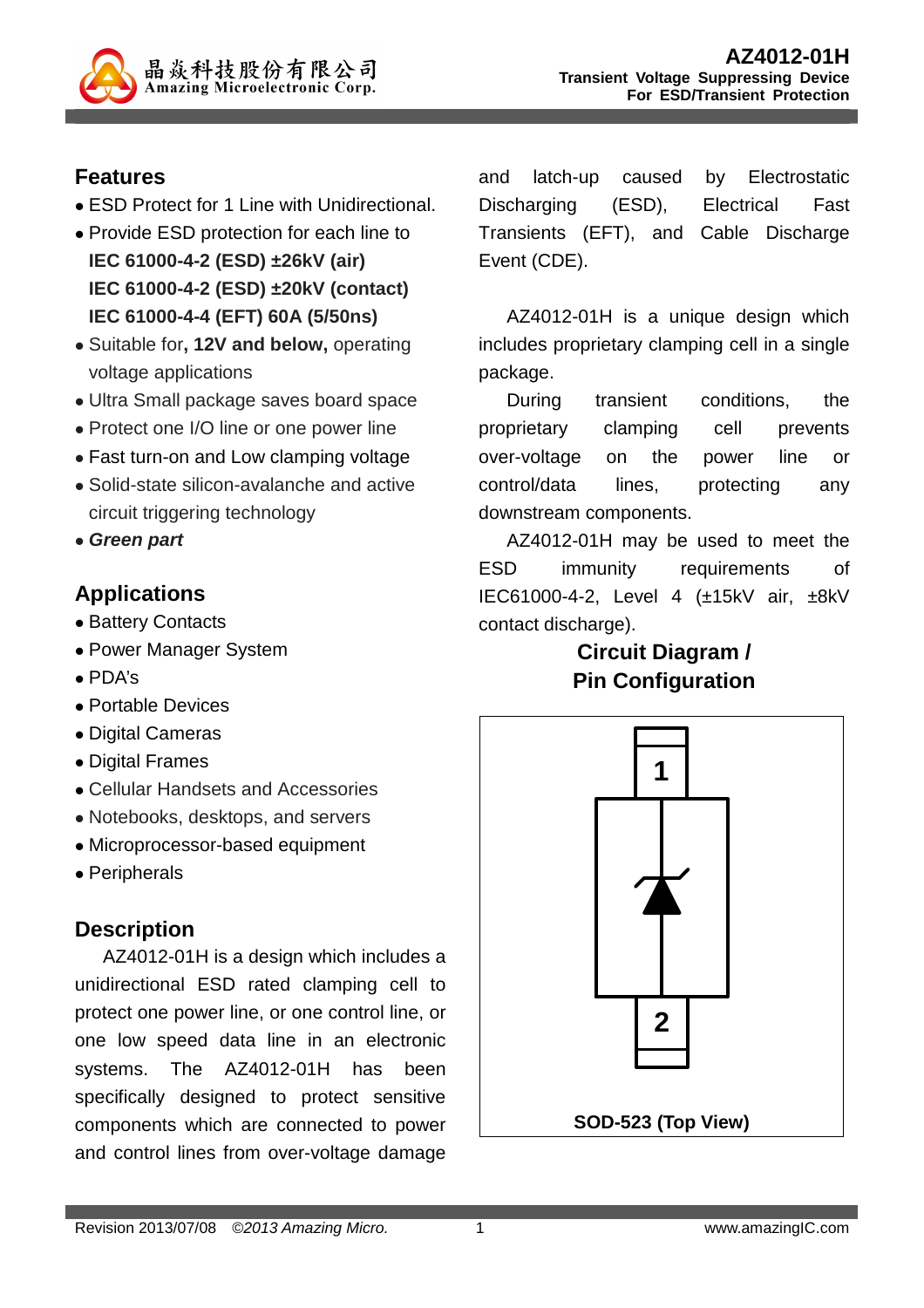

### **SPECIFICATIONS**

| <b>ABSOLUTE MAXIMUM RATINGS</b>                |                             |                 |                      |
|------------------------------------------------|-----------------------------|-----------------|----------------------|
| <b>PARAMETER</b>                               | <b>PARAMETER</b>            | <b>RATING</b>   | <b>UNITS</b>         |
| Operating Supply Voltage (pin-1 to pin-2)      | $\rm V_{DC}$                | 13              |                      |
| pin-1 to pin-2 ESD per IEC 61000-4-2 (Air)     | $V_{ESD-1}$                 | ±26             | kV                   |
| pin-1 to pin-2 ESD per IEC 61000-4-2 (Contact) | $\rm V_{ESD-2}$             | $+20$           | kV                   |
| <b>Lead Soldering Temperature</b>              | $\mathsf{T}_{\mathsf{SOL}}$ | 260 (10 sec.)   | $\mathrm{C}^{\circ}$ |
| <b>Operating Temperature</b>                   | $\mathsf{T}_{\mathsf{QP}}$  | $-55$ to $+125$ | $\mathrm{C}^{\circ}$ |
| Storage Temperature                            | $\mathsf{T}_{\text{STO}}$   | $-55$ to $+150$ | $\mathrm{C}^{\circ}$ |

| <b>ELECTRICAL CHARACTERISTICS</b> |                        |                                                            |             |            |                 |              |
|-----------------------------------|------------------------|------------------------------------------------------------|-------------|------------|-----------------|--------------|
| <b>PARAMETER</b>                  | <b>SYMBOL</b>          | <b>CONDITIONS</b>                                          | <b>MINI</b> | <b>TYP</b> | <b>MAX</b>      | <b>UNITS</b> |
| Reverse Stand-Off                 |                        |                                                            |             |            | 12 <sup>2</sup> | $\vee$       |
| Voltage                           | <b>V<sub>RWM</sub></b> | pin-1 to pin-2, $T=25^{\circ}C$ .                          |             |            |                 |              |
| Reverse Leakage                   |                        |                                                            |             |            |                 |              |
| Current                           | Leak                   | $V_{RWM}$ = 12V, T=25 °C, pin-1 to pin-2.                  |             |            | 0.1             | μA           |
| Reverse                           |                        |                                                            | 13.5        |            | 18              | V            |
| <b>Breakdown Voltage</b>          | $V_{BV}$               | $I_{\text{BV}}$ = 1 mA, T=25 °C, pin-1 to pin-2            |             |            |                 |              |
| <b>Forward Voltage</b>            | $V_F$                  | $I_F = 15 \text{mA}$ , T=25 <sup>o</sup> C, pin-2 to pin-1 | 0.6         | 0.8        | 1               | V            |
| <b>ESD Clamping</b>               |                        | IEC 61000-4-2 +6kV, T=25 °C,                               | 20          |            |                 | $\vee$       |
| Voltage                           | $V_{\text{clamp}}$     | Contact mode, pin-1 to pin-2.                              |             |            |                 |              |
| <b>ESD Dynamic</b>                |                        | IEC 61000-4-2 0~+6kV, T=25 °C,                             |             |            |                 |              |
| Turn-on                           | $R_{\text{dynamic}}$   |                                                            |             | 0.26       |                 | Ω            |
| Resistance                        |                        | Contact mode, pin-1 to pin-2.                              |             |            |                 |              |
| Channel Input                     |                        | $V_R = 0V$ , f = 1MHz, T=25 °C, pin-1 to pin-2.            |             | 40         | 50              | рF           |
| Capacitance                       | $C_{\mathsf{IN}}$      |                                                            |             |            |                 |              |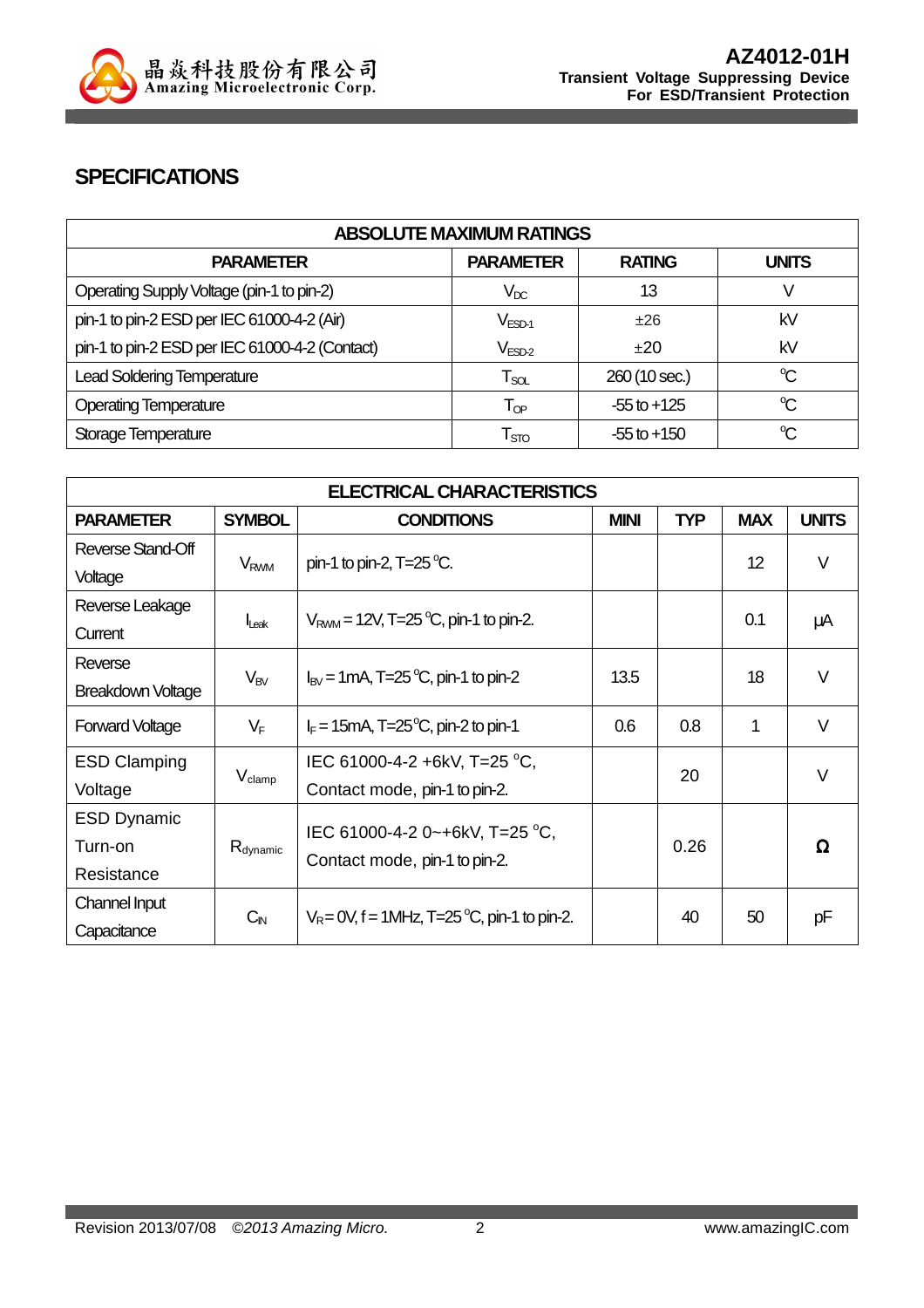

## **Typical Characteristics**





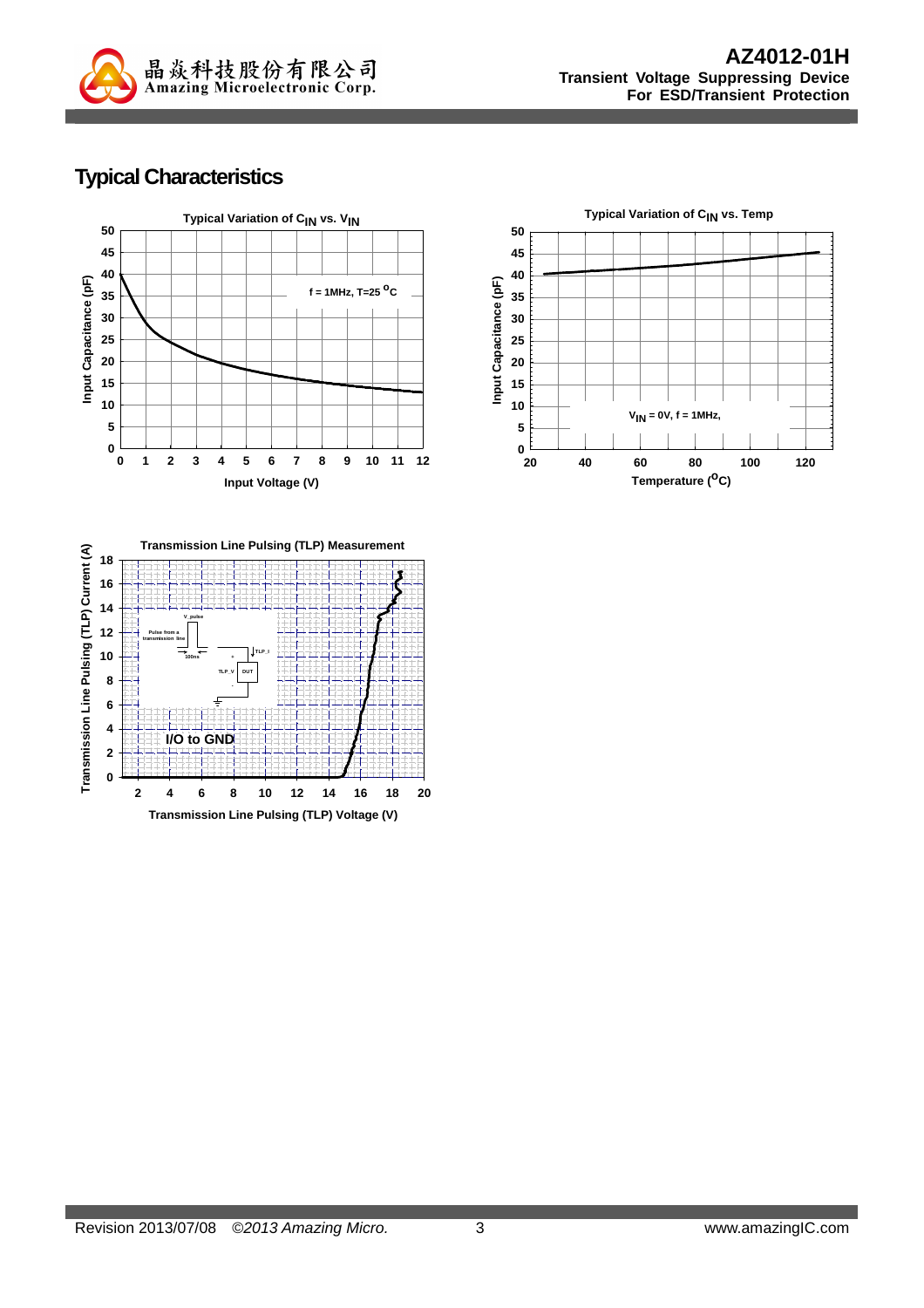

### **Applications Information**

#### **ESD Protection for Battery Contact**

 The AZ4012-01H can be used to protect the Battery Contact. The ESD protection scheme for typical Li-ion battery pack is shown in Fig. 1. In the Fig. 1, the pin 2 of AZ4012-01H should be connected directly to a ground plane (Pack- terminal) on the board. The pin1 of AZ4012-01H connected to the terminal of Pack+.

All the path lengths connected to the pins of AZ4012-01H should be kept as short as possible to minimize parasitic inductance in the board traces.

In order to obtain enough suppression of ESD induced transient, good circuit board is critical. Thus, the following guidelines are recommended:

- Minimize the path length between the protected lines and the AZ4012-01H.
- Place the AZ4012-01H near the input terminals or connectors to restrict transient coupling.
- The ESD current return path to ground should be kept as short as possible.
- Use ground planes whenever possible.
- NEVER route critical signals near board edges and near the lines which the ESD transient easily injects to PCB internal circuit.



#### **Fig. 1 ESD protection scheme for a typical Li-ion battery pack by using AZ4012-01H.**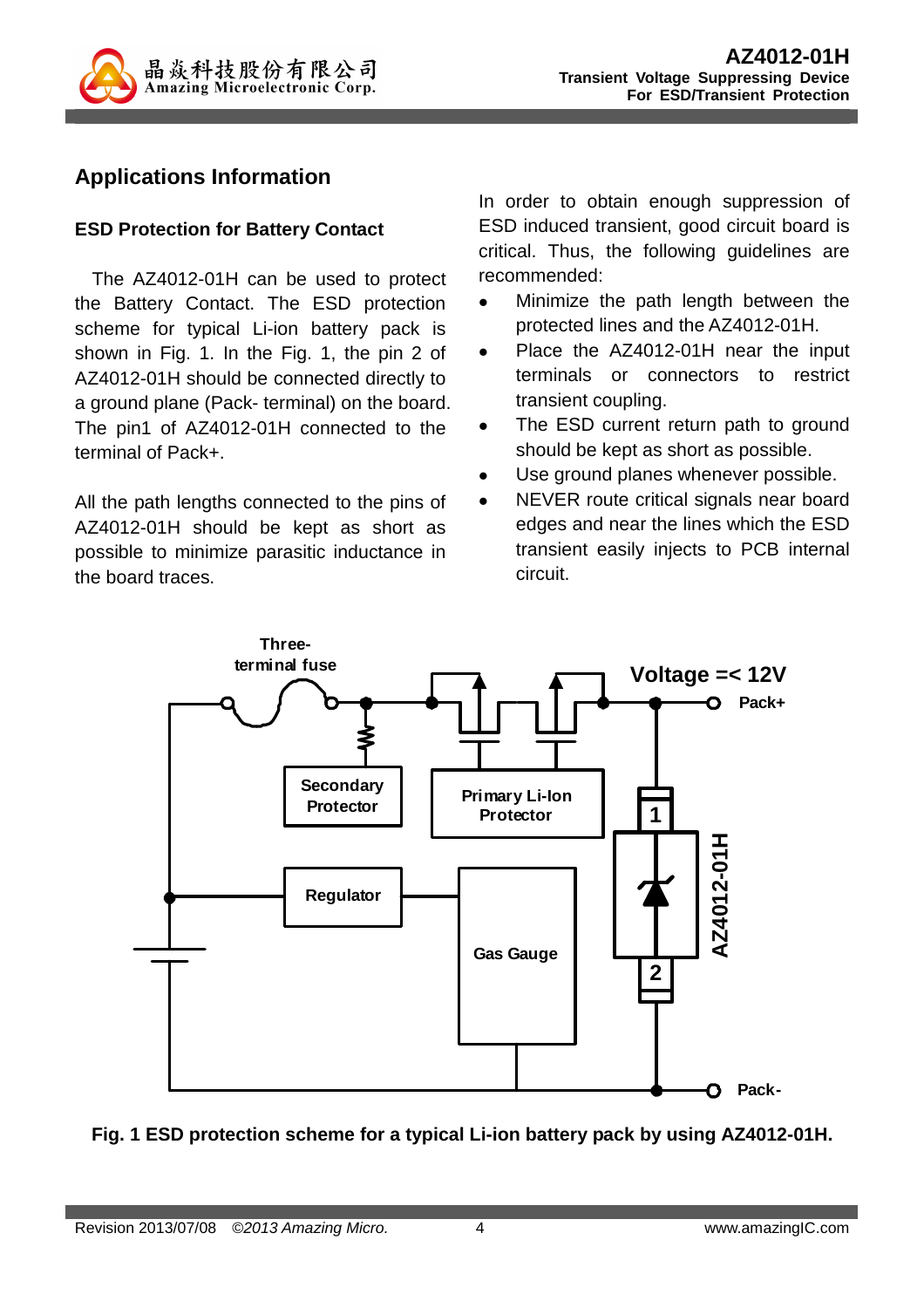

#### **ESD Protection for Low-Speed Data Line**

low speed data lines, and power lines of PCB internal circuits from ESD transient stress.

Fig. 2 shows another simplified example of using AZ4012-01H to protect the control lines,



**Fig. 2 ESD protection scheme for internal PCB circuits by using AZ4012-01H.**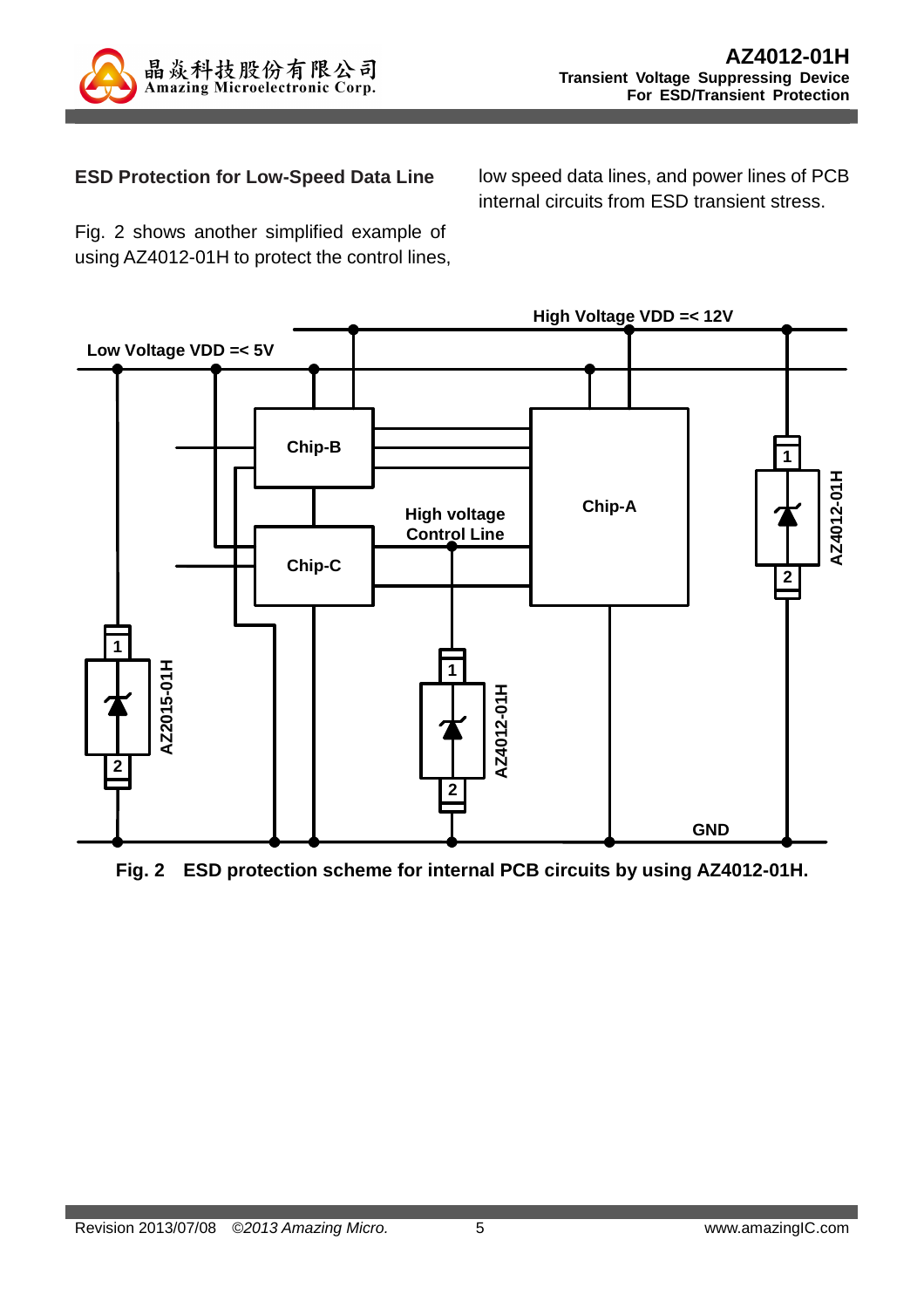

**Mechanical Details SOD-523 PACKAGE DIAGRAMS**  TOP VIEW **DbE E1 Signal Pin Indication** SIDE VIEW

### **PACKAGE DIMENSIONS**

| <b>Symbol</b> | <b>Millimeters</b> |      | <b>Inches</b> |       |  |
|---------------|--------------------|------|---------------|-------|--|
|               | MIN.               | MAX. | MIN.          | MAX.  |  |
| A             | 0.5                | 0.77 | 0.020         | 0.030 |  |
| B             | 0.25               | 0.35 | 0.010         | 0.014 |  |
| C             | 0.08               | 0.2  | 0.003         | 0.008 |  |
| D             | 0.7                | 0.9  | 0.028         | 0.035 |  |
| Е             | 1.1                | 1.3  | 0.043         | 0.051 |  |
| E1            | 1.5                | 1.7  | 0.059         | 0.067 |  |

### **LAND LAYOUT**



Notes:

This LAND LAYOUT is for reference purposes only. Please consult your manufacturing partners to ensure your company's PCB design guidelines are met.

# **MARKING CODE**



h = Device Code  $X =$  Date Code

| <b>Part Number</b>                 | <b>Marking Code</b> |
|------------------------------------|---------------------|
| AZ4012-01H                         | hX                  |
| AZ4012-01H<br>(Engineering sample) | 71                  |

### **Ordering Information**

| PN#            | Material | T <sub>Y</sub> pe | Reel size        | MOO/internal box      | MOQ/carton          |
|----------------|----------|-------------------|------------------|-----------------------|---------------------|
| AZ4012-01H.R7G | freen    | T/R               | <sub>1</sub> nch | 4 reel= $12,000/b$ ox | 6 box=72,000/carton |